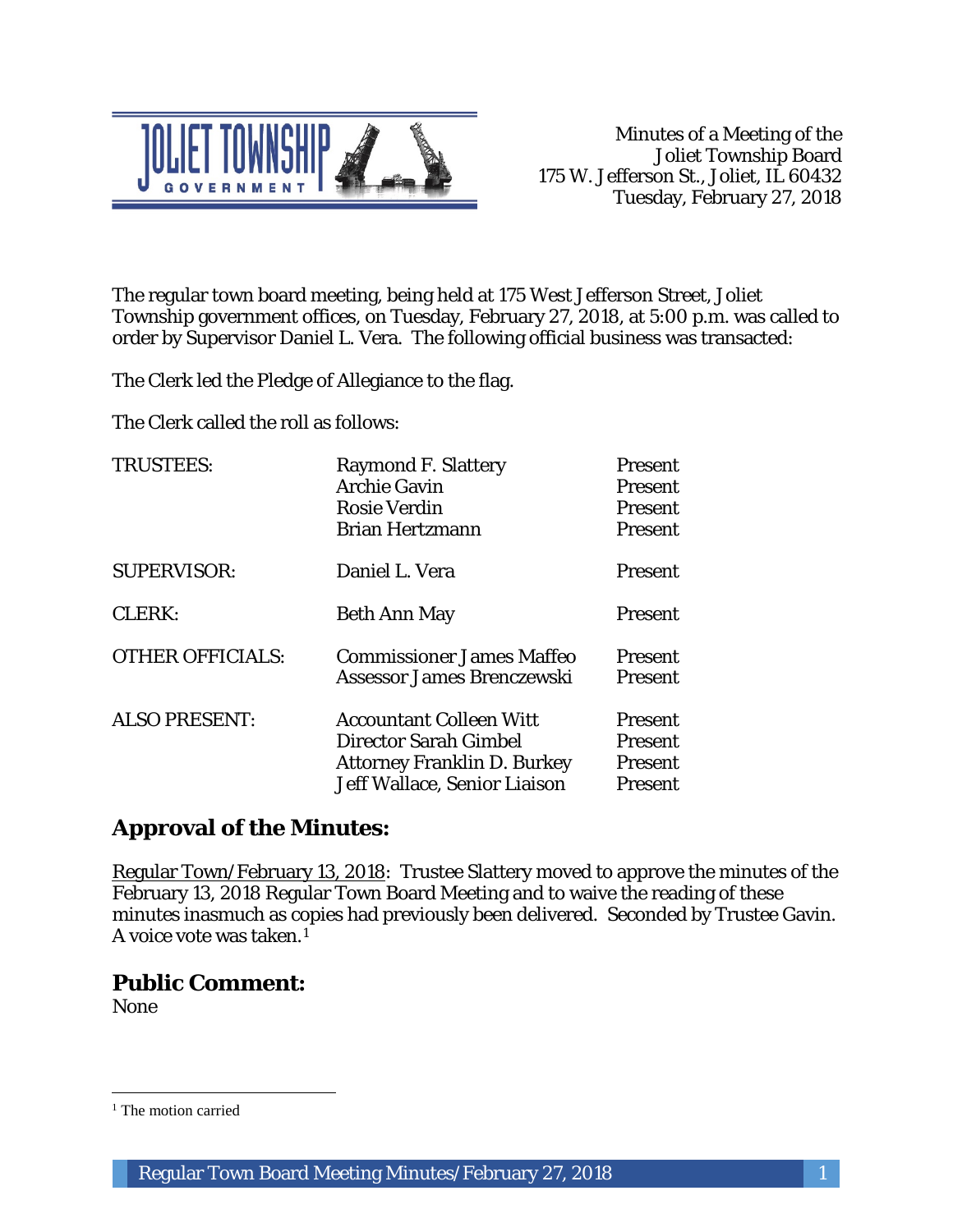### **New Business:**

Approve/Youth Grant, Greater Joliet Area YMCA

Supervisor Vera directed the Board to review the request for funding for the Greater Joliet Area YMCA, specifically the Smith and Central City locations, from President and CEO, James Watts. He reported Accountant Witt has confirmed there is funding available to provide a youth grant for the amount requested. The Supervisor indicated the programs provide service to kids who live within the township. This request asks for support for the Summer Camp program which we have supported for many years and it also asks for support of the Teen Achievers (service learning trip to Houston Texas) and for renovations in the Kid Zone space. Trustee Slattery moved to provide a youth grant to the Smith and Central City YMCA for \$68,000.00 for the Summer Camp, Teen Achievers and the Kid Zone programs. Seconded by Trustee Verdin. A roll call vote was taken. Ayes  $(5)$ , Nays  $(0)<sup>2</sup>$ 

#### Discussion/East Joliet Lighting District

Supervisor Vera, Accountant Witt and Attorney Burkey provided the following update for the East Joliet Lighting District.

The Supervisor worked with Commonwealth Edison to close the existing account (affective 2/21) and open a new account under our name. We will pay the final bill to ComEd on the District Account and then a new bill will come to start our account. The final bill payment will come out of the Miscellaneous line item. Our next budget will reflect the revenue (from the District Levy which we will receive) and the expenditures for the District. The appropriation for the payment of these bills will come out of the General Town Fund and we may or may not levy additional funds to cover these costs. As we are taking over the District, we are allowed to increase our extension.

An inventory/location map of the street lights was received from the District. Attorney Burkey has been in contact with ComEd to secure a current inventory/location listing of the lights within the district.

The bank accounts at BMO Harris have been changed to reflect the Township and the Supervisor executed new signature cards. (BMO Harris was previously identified as an approved depository by the Township.)

There is no liability to the Township in taking over the lighting district. The lights are owned by ComEd and are maintained by them, our only responsibility is to pay the monthly bill. When residents have a problem with a light they will need to contact ComEd directly.

Personal Property Replacement Taxes were previously received by the District and arrangements have been made with the Illinois Department of Revenue to have the Township receive these funds.

 $\overline{a}$ <sup>2</sup> Roll Call Ayes (5) Trustees Slattery, Gavin, Verdin, Hertzmann and Supervisor Vera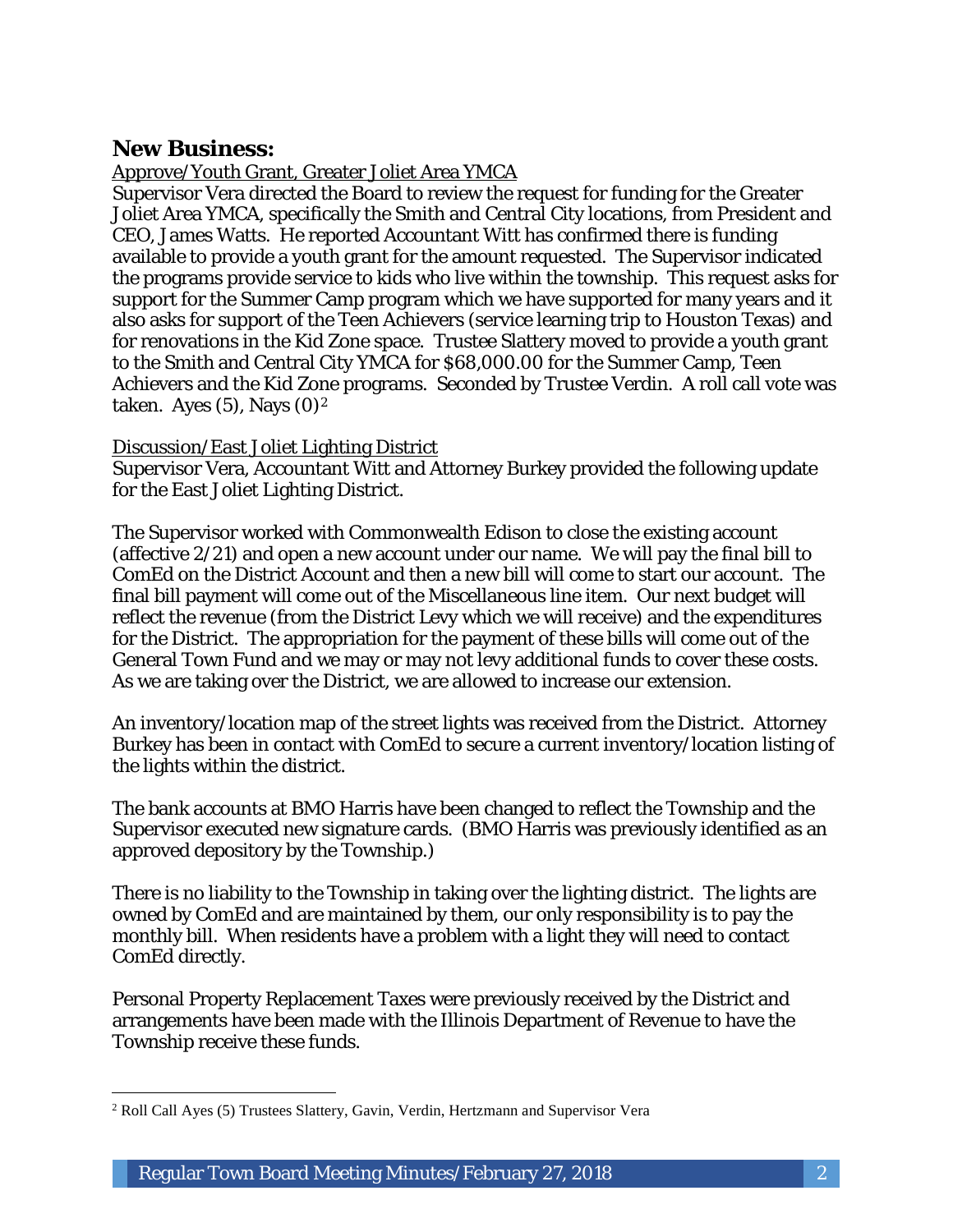The District will be completing the Annual Financial Report (AFR) with the State Comptroller, through December 31, 2017.

All of Districts permanent records were transferred to the Township at the meeting held with Mr. Smith of the District, and staff on February 21, 2018.

The Supervisor indicated Assistant State's Attorney Phil Mock has suggested that we take over the two additional lighting districts within the Township; however the Supervisor indicated we could consider that in the future but not at this time. Attorney Burkey added that he does not believe that the two Districts, East Moreland and Preston Heights, are having problems with finding members to serve on their Districts governing boards at this time. Which was the case with the East Joliet Lighting District.

#### **Unfinished Business:**

None

#### **Reports:**

Supervisor: Reported the grant funds were issued to Hospice for the Pet program and Morning Star Mission for the Women and Children shelter programs. He reported the work on the stone wall at Mound Cemetery continues and should be completed by the end of March. Photos of the work in progress were reviewed. The fencing, cage work and gate for the back of the building ramp area will be completed prior to the end of March. The Senior Citizen Association will meet on Thursday, March 8, 2017 at 12:30 and on May 10, the board is invited to attend. The air ducts were cleaned at Animal Control on Sunday, February 25, 2018. It took longer than anticipated and additional cleaning is needed on the tops of the ducts and some of the ledges. The Supervisor approved the additional cleaning and the additional charges associated with the amount of time it took to clean them. The company indicated they appeared to not have been cleaned in a long time and recommended that they are cleaned annually. The Township building ducts will also be cleaned over the March 10-11 weekend.

Clerk: Reported she continues to work on the records destruction project and with Accountant Witt and Attorney Burkey on the East Joliet Lighting District. She also continues to work with Attorney Burkey and Commissioner Maffeo on the vacate road issue for resident Mr. Perry. She attended a free training session on Wednesday, February 21, sponsored by the Foundation for Fair Contracting. A copy of the inventory list of vehicles for the Road District has been provided to the Board as requested.

Highway Commissioner: Distributed an additional equipment inventory report for the Board to reference. Reported on the Mr. Perry and vacate road issue. He indicated he had obtained a map and a copy of the original plat. He said the person he spoke with at the County said Mr. Perry could use emanate domain to take over the property in question. Attorney Burkey replied this might be a good idea and he asked the Clerk to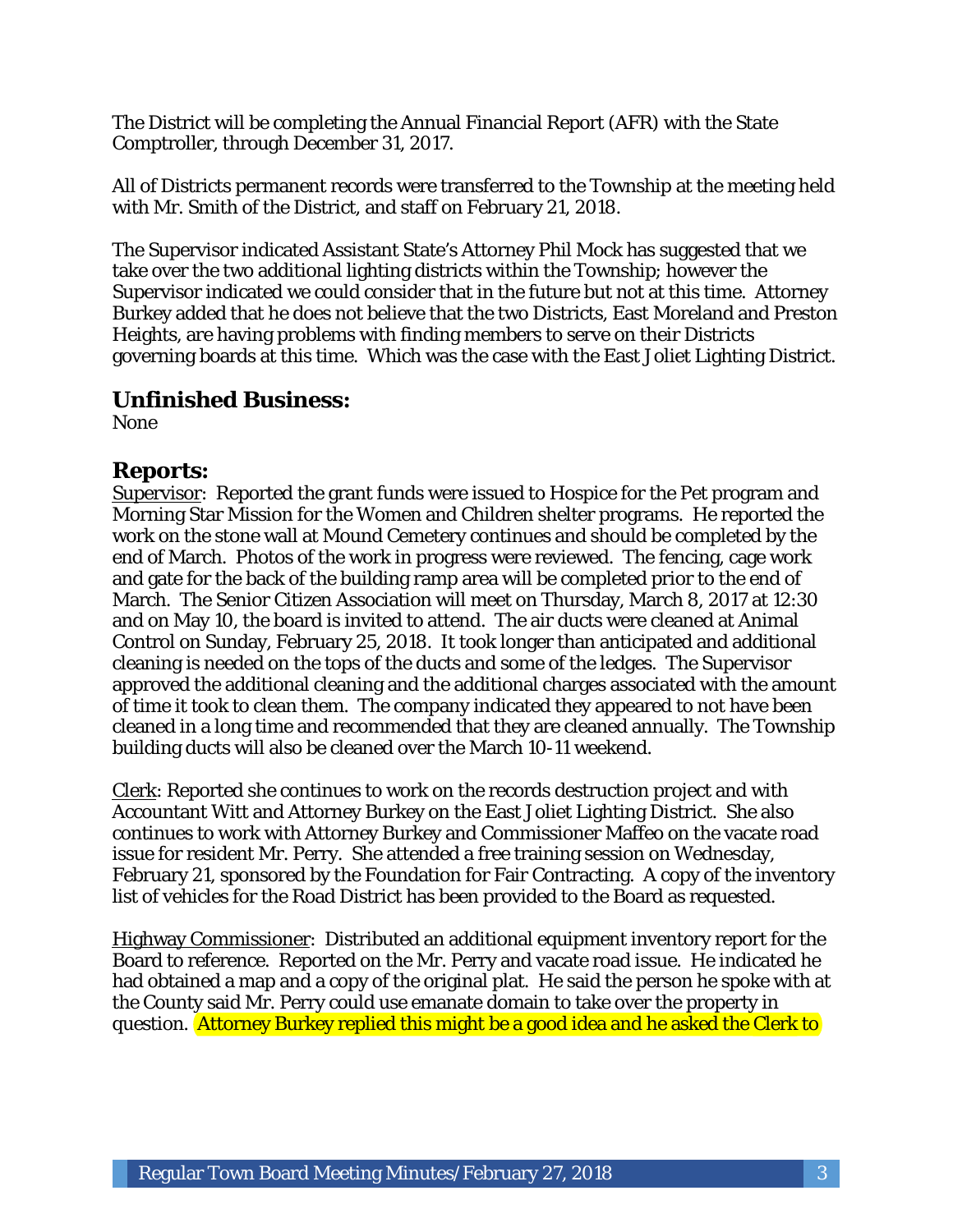**Wait until he had time to review that option before she spoke with Mr. Perry.** The Commissioner reported his staff continues to patch potholes and work on truck repairs. He reported an incident with a heater which hangs from the ceiling of the shop garage. The brackets holding the heater broke and the heater was hanging by the gas pipe line. He immediately called Perella who came out and fixed the bracket. In next year's budget he will be requesting funds to inspect all of the heaters and replace the brackets where necessary. The remainder of the salt has been ordered to complete the contract for purchase for the road salt allocation for this year. He has retained the services of Homer Tree Service to take care of 3 trees to be removed. The usual vendor, Budds Tree Service, couldn't do the work.

The Commissioner distributed a report of his planned road work for 2018. The list was separated by 2 sections, the first being the greatest priority for this year. The second section is proposed for next fiscal year. The Commissioner also indicated that he has spoken with the City of Joliet about streets where there is joint jurisdiction. He will be providing them a list of those streets to see if they can accommodate the repairs this year.

The Commissioner reviewed the list of the proposed projects, indicating they each fall within 4 categories: 1) 95,000 min 2" overlay ditch to ditch; 2) \$175,000 isolated patching and then 2" overlay; 3) \$250,000 heavy patch and 4) \$130,000 curb to curb with 2" overlay. The list only contains sections to be repaired, none of them are mile long sections. For this fiscal year and next the total repairs are approximately 4 miles of road. The Commissioner encouraged the Board members to recommend roads to him for consideration.

The list also contained the drainage projects for 2018. Some of these proposed projects require engineering; some will be completed by Road District staff; and others will need to go to bid next year.

He announced that he will be engaging the services of the Oxcart Company to process and accept payments for overweight truck permits. He reported that 123 permits were issued last year. The process for Oxcart is the companies access our permits through their website and they process the request and figure out the cost of the permit; the request is sent to us for approval; once approved the company pays in advance for the permit; and the permit is then issued. The cost for the process is the responsibility of the Company which pays this over and above what the permit costs.

Other than that, just the day to day operations of his office.

Assessor: Reported they have been able to continue with their measuring of properties now that the weather has warmed up. They are also working on the review of sales over the last 2 years. He expressed his concern regarding properties which have been purchased at a very low price and have been completely renovated, on the inside of the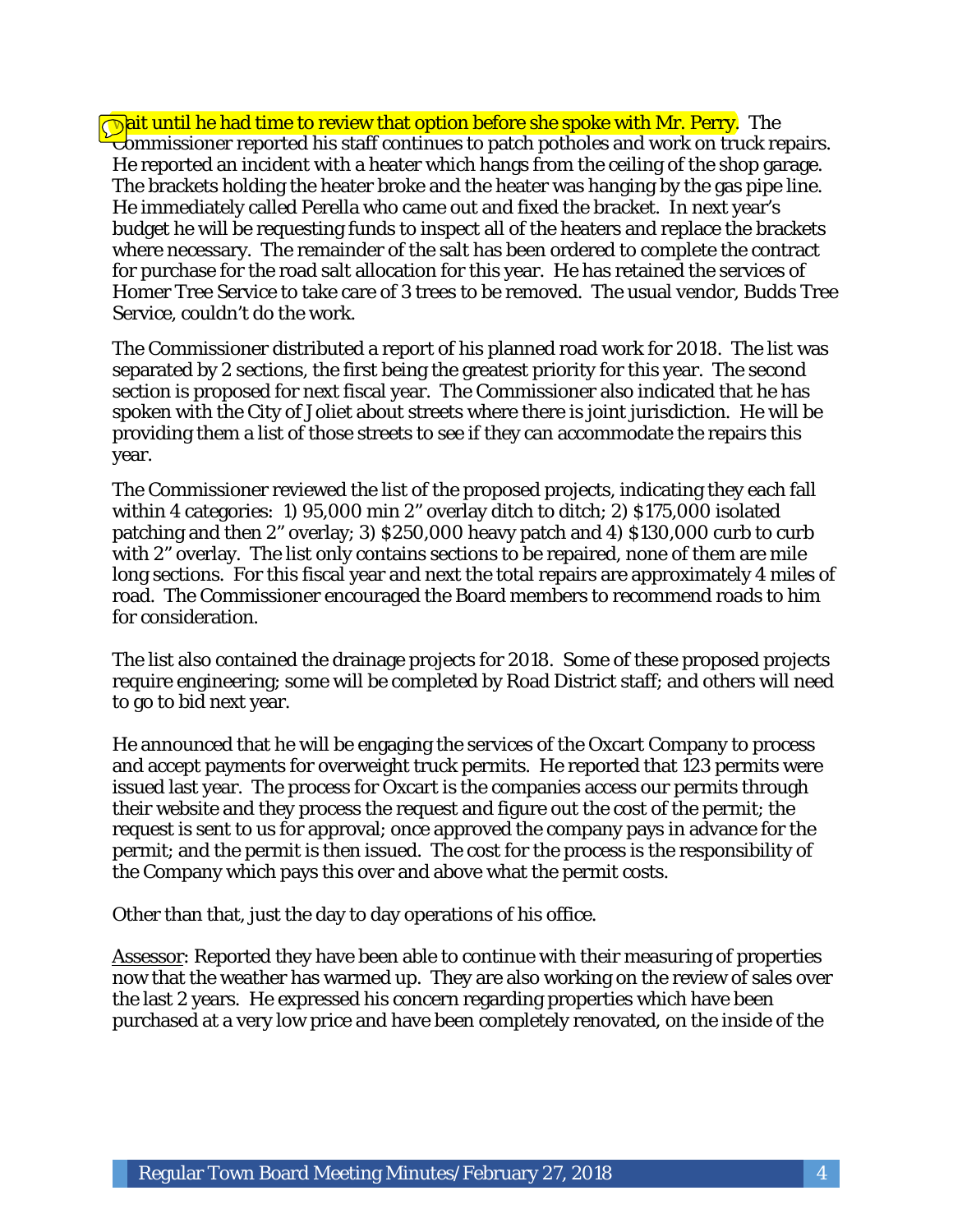homes, without permits. This creates a problem for the sales ration because of the low purchase price and the resale so high without the Assessor being aware that improvements were made. They are working very hard to track and assess the proper amounts, especially since the 5-6 years of reduced sales prices. He is still in the process of reviewing new software. Trustee Verdin asked if he had an estimate of the number of properties purchased low and improved to sell high and the Assessor replied that it's hard to say because they don't pull permits but he believes it to be very high.

Attorney: Attorney Burkey reported he has nothing further to report other than that already provided.

Accountant: Accountant Witt reported the monthly financial reports, ending January 31, 2018, have been completed and distributed to the Board. The financial documents and payroll were prepared for the annual TOIRMA reports. She continues to work on the East Joliet Lighting District project. She has been meeting with Attorney Burkey on the current Township issues, as discussed this evening. She and the Supervisor have been meeting to discuss the year end plan and they will be scheduling meetings with the various departments/officials to discuss their budgetary needs for next year. Other than that, just the day to day operations of her office.

Animal Control Center: Director Gimbel confirmed the Science Diet contract has been executed and she has placed the first order. The 100 spots for the free spay/neuter, provided by the PetCo. Grant, have all been filled. She changed the radio commercials, leaving out the register for a free spay/neuter and they are now general information on the Center. She attended the City of Joliet Council Meeting last week and provided a report on the vicious and dangerous dogs. She was in court today on one of the cases. She commented that the air circulation at the Center has been improved since the ducts have been cleaned. Other than that, just the day to day operations of the Center.

Senior Report: Senior Liaison, Jeff Wallace, reported on the club meetings he has attended and upcoming meetings. Some of which the Board is invited to attend. He obtains copies of the monthly Will County Senior Services newsletter which he takes to the various clubs. The Senior Services requested a copy of the clubs which we support and he has provided them with the club listing. Every club expresses their appreciation of the grants they receive. An American flag was given to him to present to the Adlai Stevenson Club.

**Receipts:** Trustee Slattery moved to deposit all funds into their proper accounts as presented for the period ending February 27, 2018. Seconded by Trustee Gavin. A voice vote was taken.3

**Expenditures:** The Supervisor presented the following invoices for Town Board approval for the period ending February 27, 2018:

 $\overline{a}$ 

<sup>&</sup>lt;sup>3</sup> The motion carried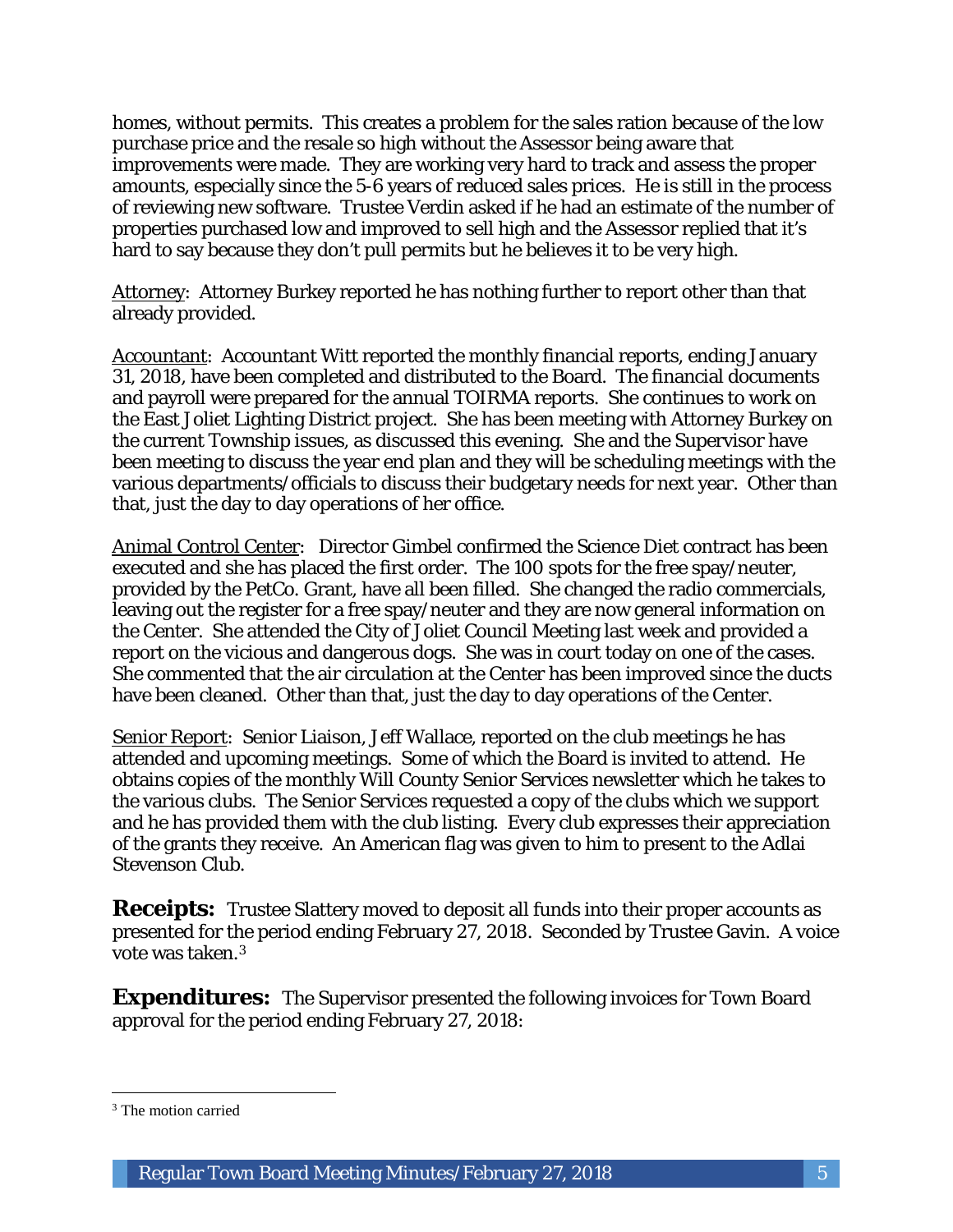#### FUND EXPENDITURES

General Town \$65,980.46 Motion: Trustee Gavin Second: Trustee Slattery Roll Call: Ayes 5, Nays 04

General Assistance \$12,236.44 Motion: Trustee Slattery Second: Trustee Gavin Roll Call: Ayes 5, Nays 05

Road and Bridge \$87,360.60 Motion: Trustee Verdin Second: Trustee Hertzmann Roll Call: Ayes 5, Nays 06

Supervisor Vera questioned the number of hours, each staff person worked during a recent snow storm. He expressed concern of the safety of the staff working 8 hours of regular time and then 16 hours of overtime. The Supervisor asked if there was a policy on how many hours a person can work without a break in time and the Commissioner said no he did not have a policy. The Supervisor asked why a "snowbird" (temporary snow removal staff) wasn't used and the Commissioner replied that he didn't currently have a snowbird that was property trained. The Commissioner has concerns when a temporary person is hired and they aren't experienced with streets which have ditches and no curbs. Attorney Burkey commented this does appear to be an extreme load to place on staff. The Commissioner indicated they were able to take breaks to eat, and cots were provided for them to rest as needed.

| <b>Animal Control</b>                                         | \$41,613.03 |  |
|---------------------------------------------------------------|-------------|--|
| <b>Motion: Trustee Verdin</b><br><b>Second: Trustee Gavin</b> |             |  |
| Roll Call: Ayes 5, Nays 07<br><b>Senior Fund</b>              | \$300.00    |  |
| Motion: Trustee Slattery                                      |             |  |

Motion: Trustee Slattery Second: Trustee Verdin Roll Call: Ayes 5, Nays 08

I

Trustee Slattery commented this is for the St. Ray's Senior Group who had previously submitted requests for \$1600 but the board agreed to only pay for the Holiday entertainment.

<sup>4</sup> Roll Call Ayes (5) Trustees Slattery, Gavin, Verdin, Hertzmann and Supervisor Vera

<sup>5</sup> Roll Call Ayes (5) Trustees Slattery, Gavin, Verdin, Hertzmann and Supervisor Vera

<sup>6</sup> Roll Call Ayes (5) Trustees Slattery, Gavin, Verdin, Hertzmann and Supervisor Vera

<sup>7</sup> Roll Call Ayes (5) Trustees Slattery, Gavin, Verdin, Hertzmann and Supervisor Vera

<sup>8</sup> Roll Call Ayes (5) Trustees Slattery, Gavin, Verdin, Hertzmann and Supervisor Vera